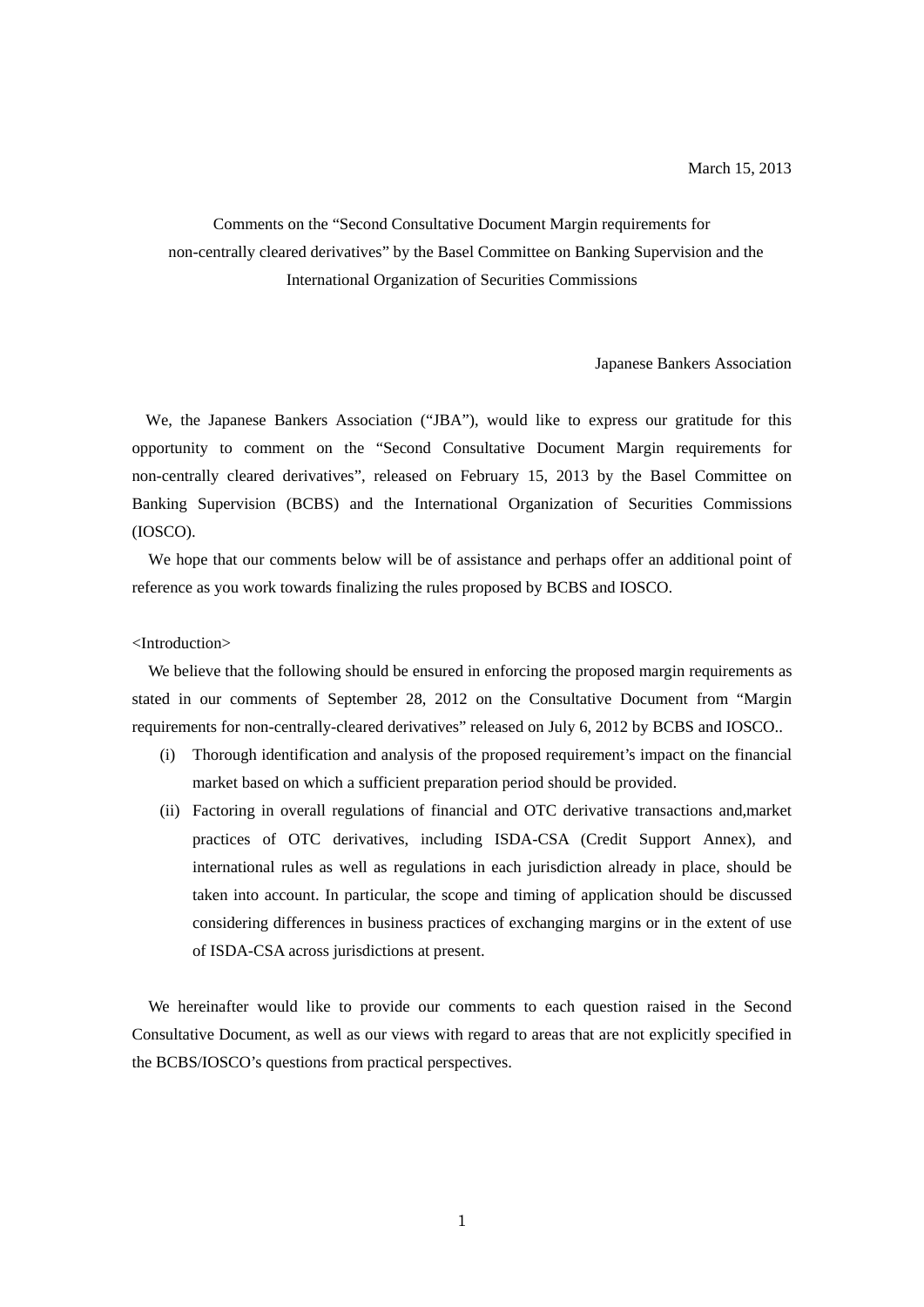$<$ Q1. $>$ 

# (General)

Taking a comprehensive look at physically-settled FX forwards and swaps in light of the objectives of the proposed requirements, in particular, the reduction of systemic risk, we believe that they should be exempted from both initial margin and variation margin requirements on the grounds that they have distinctly different characteristics, maturities, risk diversification, and other elements from other derivative transactions. If any margin requirement is to be imposed, it may be appropriate to only require variation margin on FX forwards and swaps with a maturity of over 1 year.

- (i) Characteristics of physically-settled foreign exchange forwards and swaps
- ・ As noted in "I. Summary" of Final Determination of "Determination of the Foreign Exchange Swaps and Foreign Exchange Forwards under the Commodity Exchange Act" issued by the Department of the US Treasury, providing the grounds for exempting both foreign exchange swaps and forwards from the definition of "swap", foreign exchange swap and forward participants know their own and their counterparties' payment obligations and the full extent of their exposures at settlement throughout the life of the contract. Thus, while the mark-to-market value of a position in a foreign exchange swap or forward may vary based on changes in the exchange rate or interest rates, the actual settlement amounts do not.
- Due to the above differences in characteristics of foreign exchange swaps and forwards, it is evident that their credit and market risks are limited, and hence a different treatment should be permitted. It is understood that such characteristics are broadly recognized among market participants.
- (ii) Maturities of majority of transactions are short-term
- As indicated in Table 6 (page 33) presented in Appendix C of the Second Consultative Document, a majority (i.e. 52.1%) of QIS respondent financial institutions' FX forwards and swaps are those executed within one year (with the denominator including foreign exchange derivatives other than FX forwards and swaps (e.g. currency options)).
- BIS statistical release: "OTC derivatives statistics at end-June 2012" (issued in November 2012) enables a comparison of maturity characteristics between foreign exchange derivatives and other derivatives. A similar comparison is available from Japan's statistical data as of June 2012 based on which BIS statistics are generated. Both statistics show a distinct difference in maturity between foreign exchange derivatives including FX forwards and swaps and other derivatives. (See Table 1 and Table 2 below.)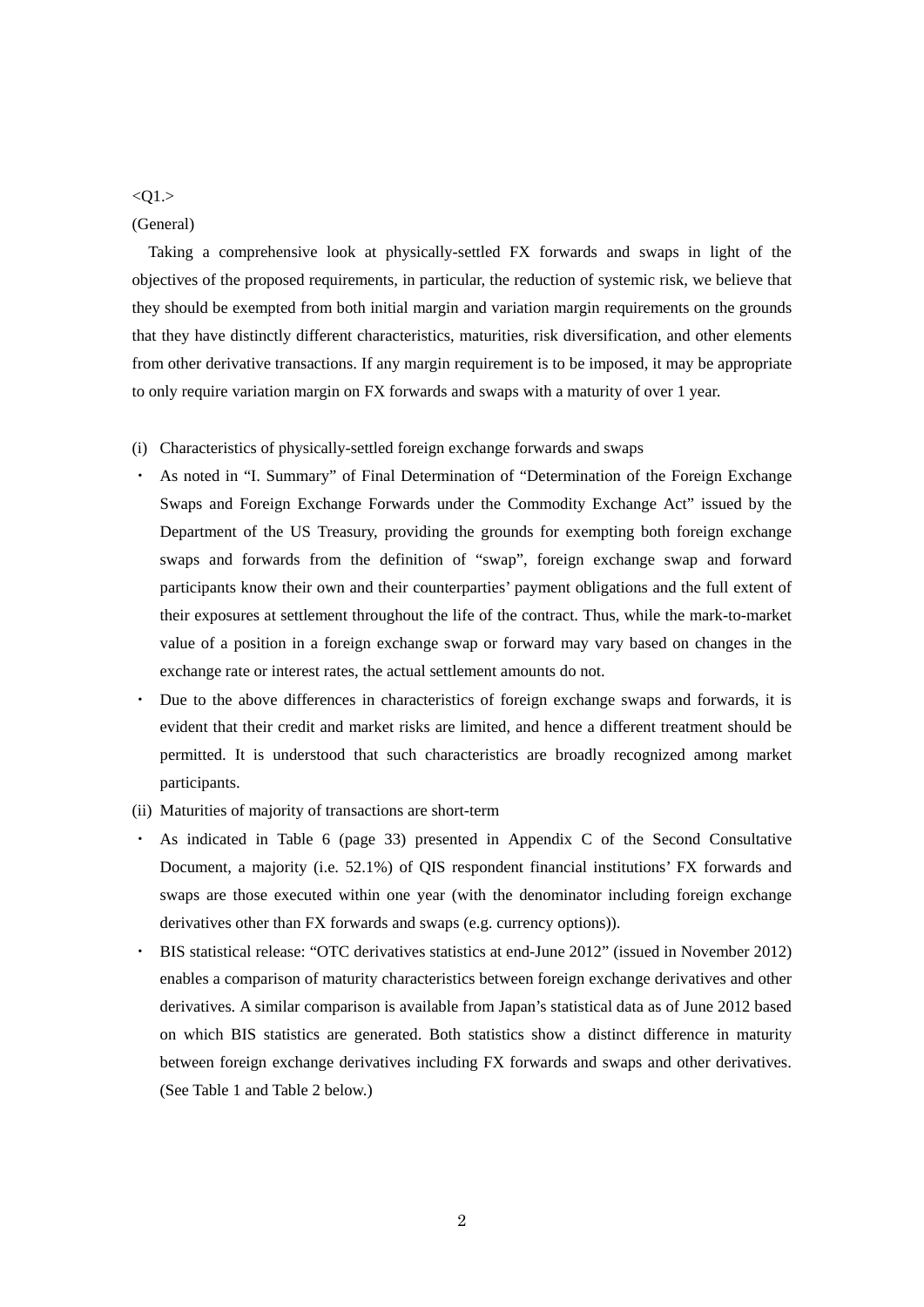| $\frac{1}{2}$ and $\frac{1}{2}$ and $\frac{1}{2}$ and $\frac{1}{2}$ and $\frac{1}{2}$ and $\frac{1}{2}$ and $\frac{1}{2}$ and $\frac{1}{2}$ and $\frac{1}{2}$ and $\frac{1}{2}$ and $\frac{1}{2}$ and $\frac{1}{2}$ and $\frac{1}{2}$ and $\frac{1}{2}$ and $\frac{1}{2}$ and $\frac{1}{2}$ a |                  |                    |                 |  |
|-----------------------------------------------------------------------------------------------------------------------------------------------------------------------------------------------------------------------------------------------------------------------------------------------|------------------|--------------------|-----------------|--|
| Transaction type                                                                                                                                                                                                                                                                              | One year or less | One year and up to | Over five years |  |
|                                                                                                                                                                                                                                                                                               |                  | five years         |                 |  |
| Foreign exchange derivatives                                                                                                                                                                                                                                                                  | 72.7%            | 19.3%              | 8.0%            |  |
| Interest rate derivatives                                                                                                                                                                                                                                                                     | 41.9%            | 34.4%              | 23.7%           |  |
| Credit default swaps                                                                                                                                                                                                                                                                          | 20.8%            | 67.8%              | $1.4\%$         |  |

Table 1 BIS statistics (http://www.bis.org/publ/otc\_hy1211.pdf) (Pages, 13, 14 & 17)

Table2 Japan statistics (published by the Bank of Japan in September 2012; http://www.boj. or. jp/en/statistics/bis/yoshi/index.htm/)

| Transaction type             | One year or less | One year and up to<br>five years | Over five years |
|------------------------------|------------------|----------------------------------|-----------------|
| FX forwards/swaps            | 66.7%            | 25.7%                            | 7.6%            |
| Interest rate forwards/swaps | 34.2%            | 42.4%                            | 23.4%           |
| Equity forwards/swaps        | 17.2%            | 42.5%                            | 40.2%           |

(iii) Risk diversification across a number of entities

- ・ While foreign exchange transactions are widely used as a funding tool, they are diversified across a number of entities in practice.
- ・ In fact, the above-mentioned BIS statistics provide by transaction type the Herfindahl Indices which depict the concentration levels of a transaction. Low Herfindahl indices for foreign exchange derivatives, as shown below, indicates that the concentration in such transactions is relatively low compared to other derivatives and that such transactions are diversified across a number of financial institutions etc. (See Table 3 below.)

Table 3 BIS statistics (http://www.bis.org/publ/otc\_hy1211.pdf) (Page 20 to 22))

| Transaction type                          | Indices |
|-------------------------------------------|---------|
| Forwards, forex swaps and currency swaps  | 487     |
| Interest rate swaps (US dollar)           | 764     |
| Interest rate swaps (Euro)                | 549     |
| Equity-linked forwards and swaps (U.S.A.) | 736     |
| Equity-linked forwards and swaps (Europe) | 781     |

- ・ Further, it should be taken into account that risk reduction by PVP settlement arrangements through CLS has been gradually developing as noted in the "Supervisory guidance for managing risks associated with the settlement of foreign exchange transactions" (published by BCBS on February 15, 2013) and are expected to be further promoted as a result of the publication of this Supervisory guidance.
- As stated above, there is a significant difference in systemic risk between FX forwards and swaps, and other derivatives. Therefore, FX forwards and swaps should be subject to a different treatment, exempting them from both initial margin and variation margin requirements. If BCBS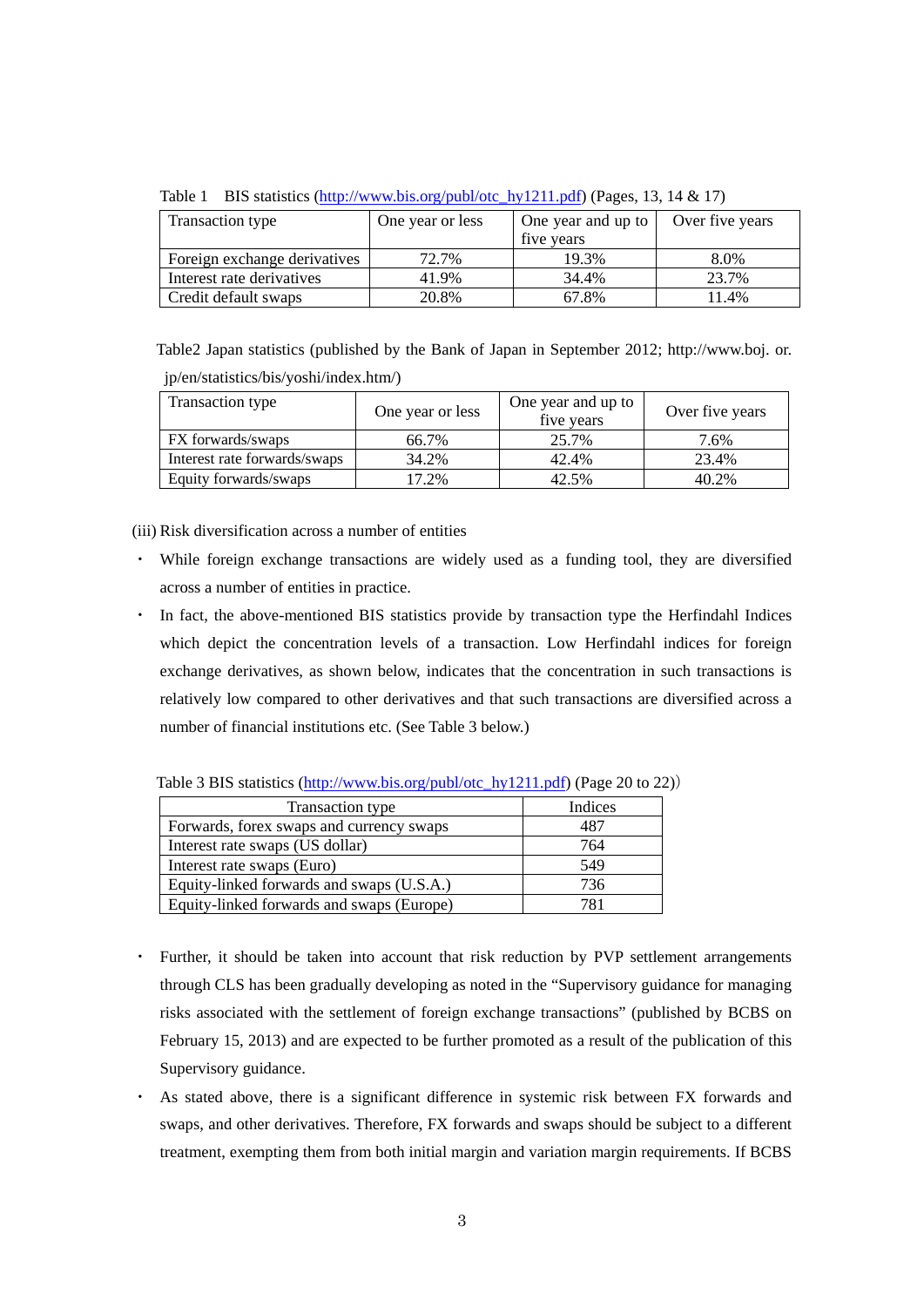and IOSCO consider applying variation margin requirements, such application should be limited to FX forwards and swaps with a maturity of over 1 year: a transaction that is considered to have a relatively large amount of risk; specifically a transaction of which systemic risk could be reduced relatively effectively through such application. In the case of FX forwards and swaps with a maturity of 1 year or less, on the other hand, each financial institution should discuss and decide with its counterparties whether to require margin by taking into account such factors as the credit quality of counterparties.

### $<$ O2. $>$

- ・ The conditions specified in Q2, "(ii) the pledgee treats re-hypothecated collateral as customer assets" and "(iii) the applicable insolvency regime allows customer first priority claim over the pledged collateral" are not acceptable under Japan's existing legal framework. If the conditions for permitting re-hypothecation (re-use) are limited to those set forth in Q2, the proposed requirements may result in an unlevel playing field across jurisdictions from regulatory perspectives.
- Further, the conditions for permitting re-hypothecating (re-using) of initial margin should be relaxed in some cases from those currently proposed, giving that customer assets are protected by each jurisdiction's legal framework in a manner considered reasonable from the viewpoint of consistency with other financial regulations as well as business practices in jurisdictions, and that each jurisdiction has in place effective regulatory regimes for bankruptcy, segregation or other areas.
- The Consultative Document published by the Financial Stability Board (FSB) on November 18, 2012, "A Policy Framework for Addressing Shadow Banking Risks in Securities Lending and Repos," allows banks subject to prudential regulation to engage in cash collateral reinvestment or the re-hypothecation of client assets, taking into account the application of the Basel III Liquidity Coverage Ratio ("LCR"). (See Recommendations 8 and 9). In view of consistency with other financial regulations, it is requested that the BCBS and IOSCO consider giving local authorities discretion to decide whether to allow the re-hypothecation (re-use) of initial margin (under certain conditions) in accordance with legal framework in its jurisdiction.

<Q3.>

・ As stated in the "Introduction", it is considered that a sufficient period for preparation should be provided and that differences in market practices of exchanging margins or in the extent of use of ISDA-CSA across jurisdictions at present should be taken into account in implementing the proposed margin requirements. Further, margin exchange rules need to be developed in a manner to ensure alignment with regulatory framework across jurisdictions. From these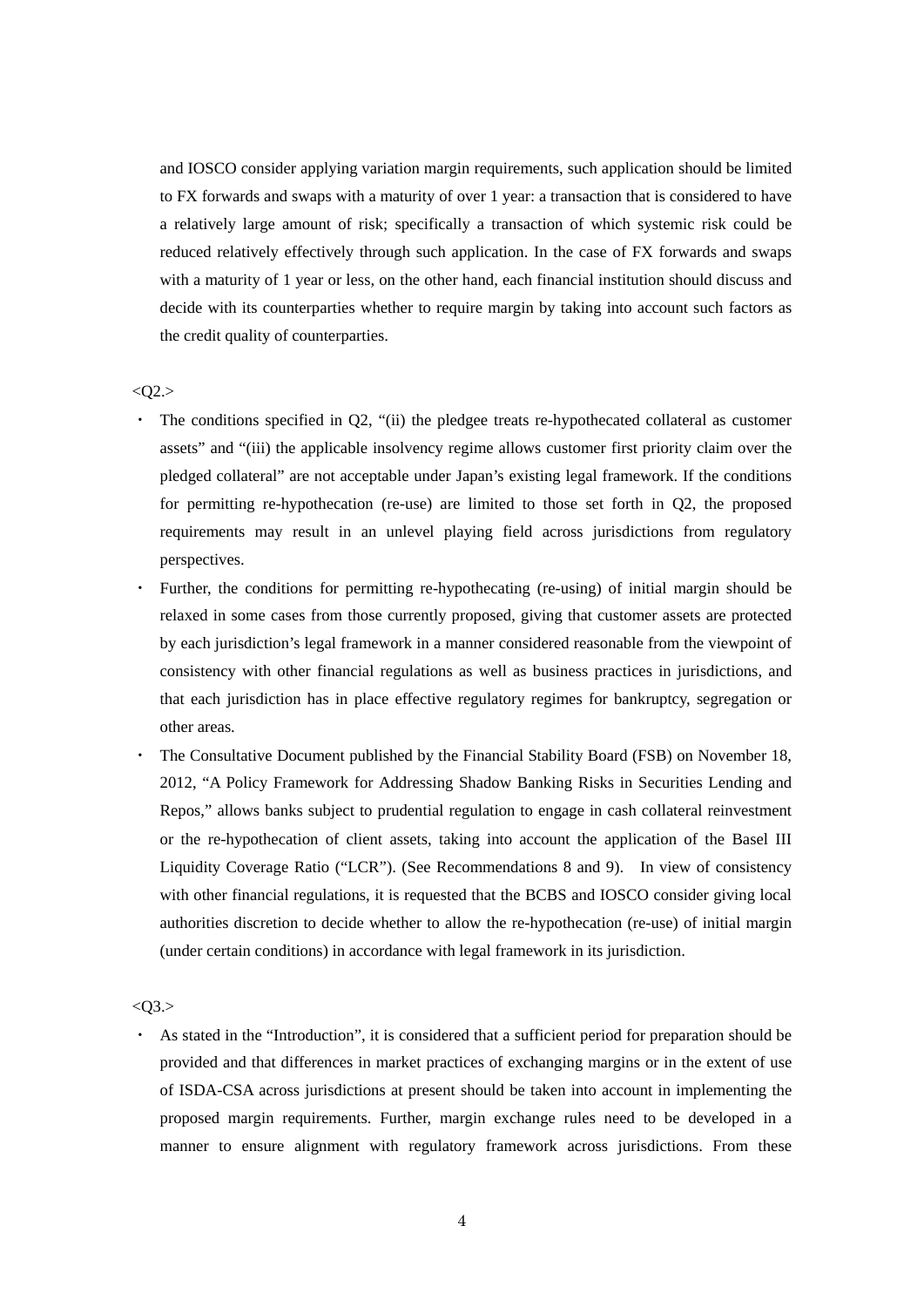standpoints, we firmly request that the BCBS and IOSCO amend Key principle 8 and Requirement 8.1 through 8.10 of the proposed requirements as follows:

- (i) Implementation of the initial margin requirements from January 1, 2015 (in approximately a two-year period) would only allow a considerably short period to prepare for such implementation. Given this, it is requested that a sufficient period for preparation (e.g. 3 to 4 years) should be provided, implementing such requirements more than 2 years after the finalisation of relevant regulatory frameworks in each jurisdiction such as developing relevant laws, regulations or guidance.
- (ii) Variation margin should be subject to a phase-in treatment in accordance with a similar timeline applied in assessing covered entities that should be subject to the initial margin requirements based on the total gross notional exposure of non-centrally cleared derivatives. Further, a threshold of requiring the exchange of variation margin should also be consistent with the one for initial margin.
- (iii) All thresholds proposed for covered entities to be subject to the margin requirements should be eased. Especially, on permanent basis (2019 and beyond in this Consultative Document), covered entities subject to the requirements should be limited by raising the proposed threshold to  $\epsilon 0.25$  trillion (i.e. one-third of the threshold proposed for 2018 in the Consultative Document) for both initial and variation margins.
- (iv) It is requested that flexibility be given, allowing national supervisors to reschedule the margin requirements implementation or set their own transitional period even after the finalisation of the proposed margin requirements, taking into account the readiness of jurisdictions where margin exchanging practices and ISDA-CSA are not widely adopted at present as well as the progress of discussions on dispute resolution procedures (especially for initial margin). For example, the margin requirements could be first applied to more systemically-risky instruments and then to FX swaps and forwards in later periods.
- ・ What concerns us most in respect of the proposed phase-in process is as mentioned below:
	- (i) Developing quantitative models to calculate initial margin and putting in place dispute resolution procedures (DRP) that are necessary to resolve disputes are expected to require considerable time.
		- ・The development of quantitative models and supervisor's approval process thereof are new issues to be addressed. And financial institutions subject to this requirement need to respond to newly established regulatory frameworks, which determine necessary elements of such models, in each jurisdiction. Given this, the effective date of the proposed initial margin requirements (i.e. January 1, 2015) is not realistic, even though the scope of application is limited to transactions between entities engaged in relatively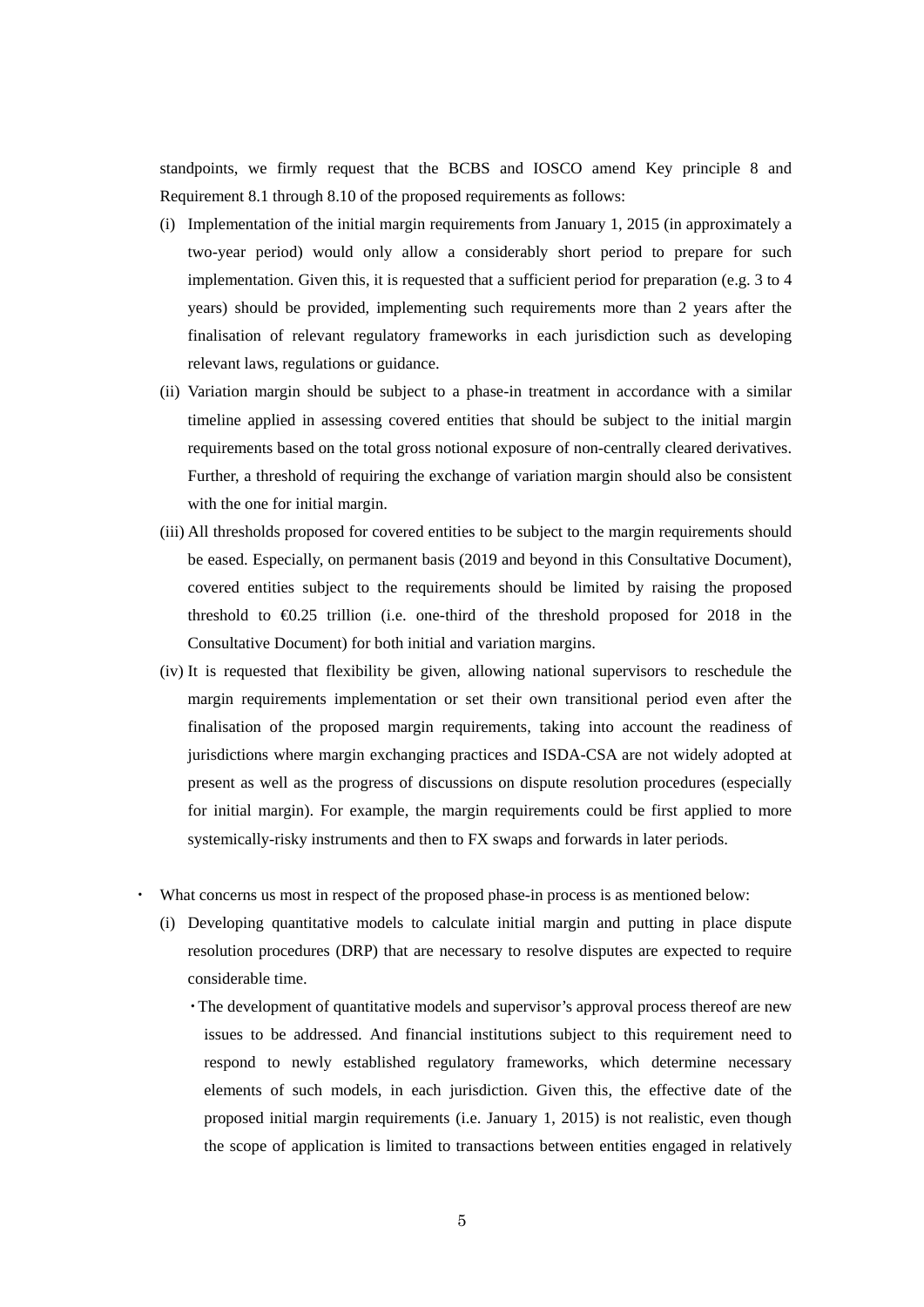large volumes of derivatives trading. Although the standardised initial margin schedule is proposed as an alternative approach to the use of a quantitative model, it imposes a significant liquidity impact on financial institutions as analysed through QIS. Therefore, the BCBS and IOSCO are respectfully requested to assess and determine the expansion of the scope of financial institutions which can apply the quantitative model before implementing the proposed requirements.

- ・Given that ISDA has been continuously discussing for more than two years but has not been able to finalise DRP, developing DRP in the short term is considered to be significantly difficult. If the initial margin requirements are implemented without having a globally-agreed DRP in place, initial margin disputes may frequently arise among market participants, resulting in the malfunctioning of the initial margin requirement framework. In our opinion, an effective way to avoid disputes is to create DRP and develop basic design and specific calculation methods for a quantitative model\* under WGMR (Working Group on Margining Requirements)'s initiative.
- (\*) Necessary elements in developing basic design and specific calculation procedures for a quantitative model include the following:
	- ・The period of historical data used; weight adjustment on sample PL; combination of VaR in a normal period and stressed VaR; haircuts calculation methods under internal quantitative models; clarification of well-defined asset class; permitting different calculation methods within the same asset class (e.g. in the case of Japanese yen interest rate derivatives allowing quantitative models for vanilla derivatives and the standardised schedule for exotic derivatives) and other elements.
- (ii) Similarly to the case of initial margin, implementing the variation margin requirements will increase the burden of documentation-related negotiation between parties and operational workloads in practice in jurisdictions where margin exchanging practices and ISDA-CSA are not widely adopted at present.
	- ・Specifics of the proposed requirements such as the covered entities, scope of application and qualified collateral will not be clarified until the proposed margin requirements are finalised and each jurisdiction develops relevant local frameworks based on such requirements. Therefore, parties to transactions which do not exchange margin under current practice will be able to start full-fledged negotiations/discussions for some matters only when the specifics are clarified.
	- ・Further, in light of the objectives of the proposed margin requirements, i.e. to reduce systemic risk, there is not much significance in uniformly applying the variation margin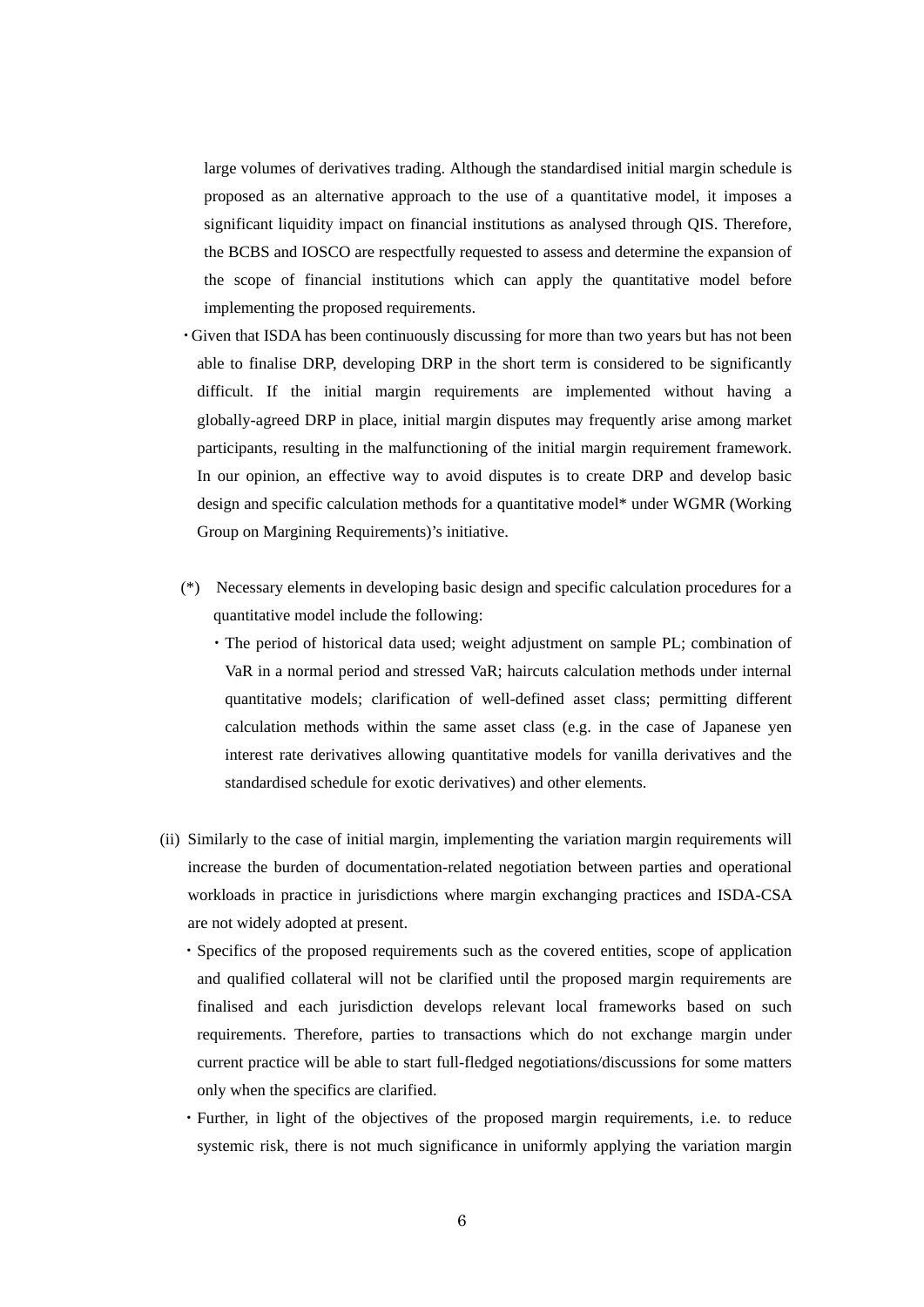requirements to smaller financial institutions with relatively small volumes of derivative trading at the same time as other larger entities Therefore, the proposed thresholds should be reconsidered by also carefully assessing the extent of impact. In addition, for the purpose of promoting centrally-cleared derivatives, the timing of the implementation of the proposed margin requirements should be discussed in line with mandatory central clearing for smaller financial institutions and development of relevant regulatory frameworks by jurisdictions.

- In relation to Requirements 8.1 through 8.10 of the proposed requirements, we respectfully express our opinions particularly on the thresholds for initial margin as well as methods to calculate the consolidated group's total notional exposure of non-centrally-cleared derivatives based on which the scope of application of the proposed requirements is assessed
	- ・The thresholds and notional amounts should be denominated in U.S. dollars in accordance with the current global market practices. Further, the scope of non-centrally-cleared derivative activities to be included in the notional amount computation should be clearly defined (e.g. Non-centrally-cleared derivatives with end-users should be excluded from the computation).
	- ・It is understood that the Second Consultative Document proposes that the thresholds be applied and notional amounts be calculated on a consolidated basis with the intention of preventing regulatory avoidance. However, there may be cases where it is difficult to allocate pre-defined thresholds because of the difference in the scope of consolidation assessment attributable to different accounting standards etc. as well as the difference in legal frameworks in each jurisdiction. In addition, some financial institutions may have difficulty in promptly establishing exposure management procedures for entities operating across different jurisdictions. Taking these into consideration, it is considered reasonable to apply thresholds and compute notional amounts for assessment on an entity-by-entity basis while regulatory avoidance should be prevented by developing a separate framework through collaborative efforts by authorities across jurisdictions.
	- ・Parties to non-centrally cleared derivatives are not able to determine whether the volume of such transactions executed by their counterparties such as financial institutions should be subject to the margin requirements. Relying on the counterparty's representation in this respect lacks reasonableness and objectivity. Therefore, the BIS or national supervisors should regularly disclose (e.g. on an annual basis) the covered entities that are subject to the margin requirements. Further, instead of applying the proposed aggregate month-end average notional amount of non-centrally-cleared-derivatives for the last three months of each year, it is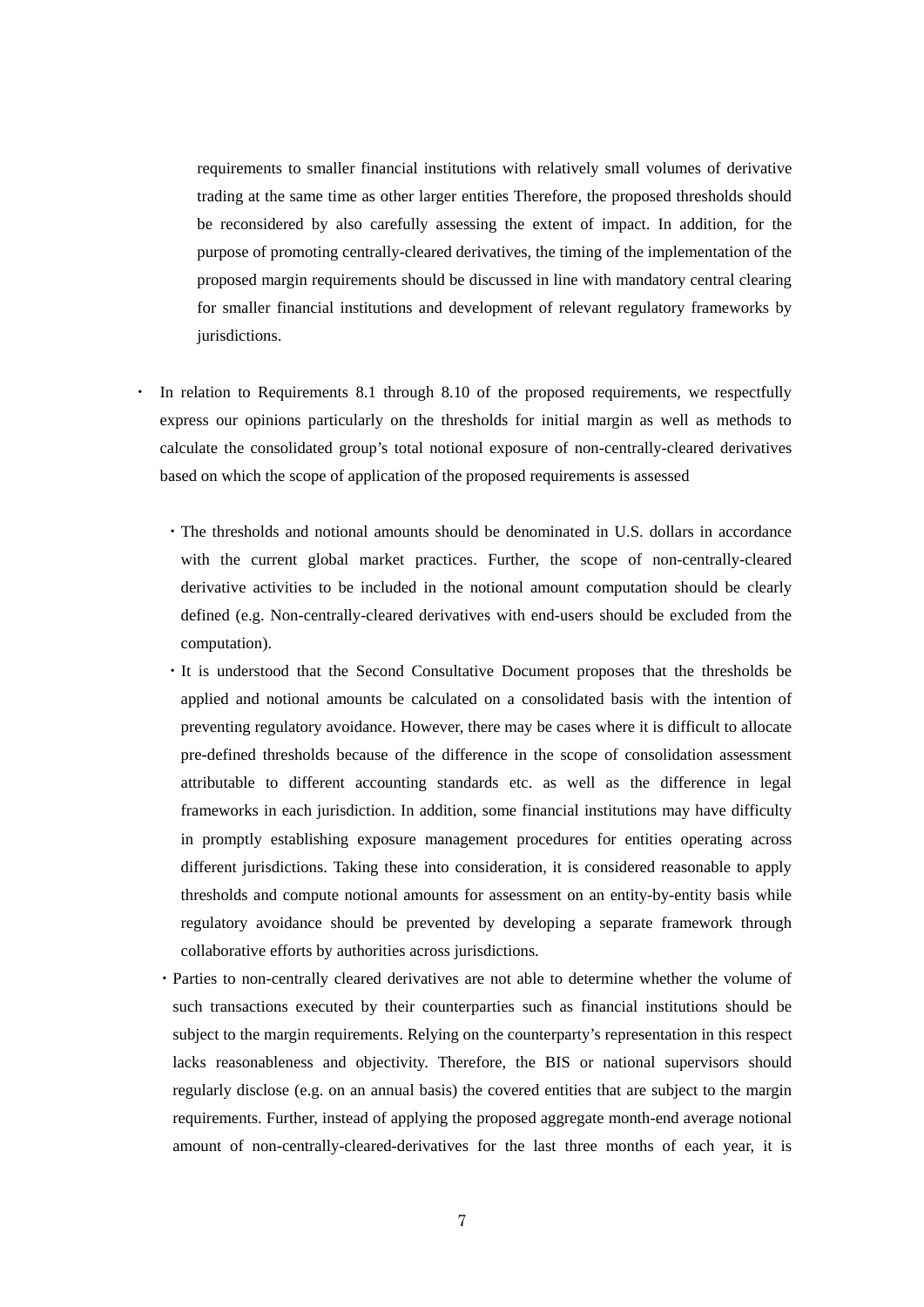recommended to set an appropriate and realistic notional amount which provides related entities with sufficient time to review/prepare before the actual margin exchange after the assessment.For example, we propose to use the month-end average notional amount over a three-month period from October through to December to determine the covered entities in the year after the next year. Without such a sufficient period for preparation, the more the number of entities subject to the margin requirements increases, the more likely it would be practically difficult to immediately start exchanging margin.

#### $<$ O4. $>$

- ・ It is expected that further detailed QIS and analysis will be performed to evaluate the appropriateness of the standardised initial margin from the perspective of their relation with other regulatory initiatives such as changes to standardised approaches for trading book and counterparty credit risk capital requirement, potential minimum haircuts on repurchase and reverse repurchase transactions, and implementation of the LCR, as stipulated in the executive summary of the Second Consultative Document.
- Table 7 of Appendix C shows that model-based initial margin required on non-centrally cleared derivatives as a percentage of the notional amount is higher than the one required on centrally-cleared transactions (i.e. 0.50% for the former and 0.10% for the latter). Taking this estimation into consideration, and for the purpose of reducing concern over liquidity, we respectfully request the BCBS and IOSCO to consider raising the threshold for the exchange of initial margin to the extent that initial margin requirements on non-centrally cleared derivatives as a percentage of the notional amount would not contradict the purposes of promoting central clearing (e.g. the desirable percentage might be approximately 0.20%).
- ・ According to Table 9 of Appendix C, schedule-based initial margin requirements (under the EUR50 million universal threshold) comprise 86% of available liquid assets whereas model-based requirements comprise 8% of available margin eligible assets, resulting in a significant difference. As stated in our comment on Q3, given that it may be difficult to develop a quantitative model as well as to resolve disputes, the more-than-expected number of financial institutions, especially the smaller ones, may use the standardised margin schedule at the earlier stage of applying the proposed margin requirements. Therefore, it is recommended that the proposed requirements should provide practical schedule-based haircuts; e.g. haircuts that would produce initial margin requirements comprising 20% or less of available liquid assets and not exceeding the amount by twice as much as that would be required when calculated by using a quantitative model.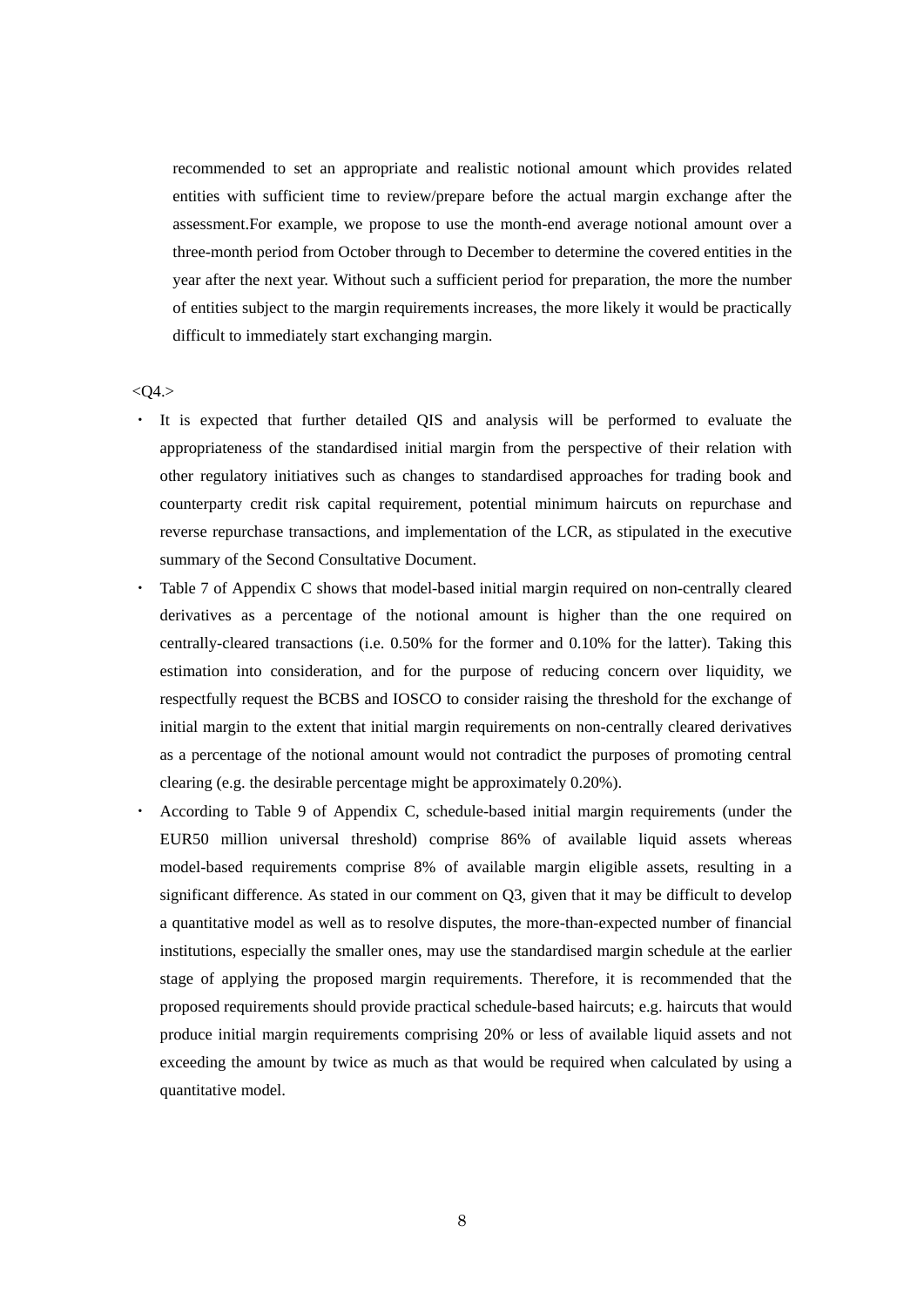<Other comments and requests for those not explicitly specified in the questions >

(Requirement 2.1)

・ Concerning variation margin requirements, taking into account the current market practice and operational burden, setting different thresholds shall be permitted considering the credit standing of counterparties.

## (Requirement 2.2)

・ Both the quantitative models and standardised schedule do not consider direct factors, specifically, the probability of default of a covered entity. For some transactions, however, the use of indirect factors only (e.g., confidence interval, holding period and applicable interest rates) may not be sufficient for determining the collateral value. Accordingly, a more practical treatment which takes into account the difference in the credit standing of counterparties should be permitted.

# (Requirement 2.3)

・ In light of conditions and market practice unique to each jurisdiction, a minimum transfer amount (MTA) should be permitted in USD or in a home currency (e.g., in JPY or AUD). Discretion should also be permitted for setting MTA to some extent taking into account changes in FX rates and the credit standing of counterparties.

(Requirements 3.2 and 3.3)

In some consolidated groups, models and the risk management framework for derivatives are established separately for each entity including overseas entities. Given this, it is requested to clarify that a different quantitative model may be used for each entity within the same consolidation group.

(Requirement 4)

- The implementation of this margin requirement is expected to facilitate the exchange of collateral between financial institutions across jurisdictions. Whether to impose taxes on interest incurred on cash collateral exchanged needs to be discussed, including the development of a tax treaty and tax-exempt treatment.
- ・ Key.principle 4 states that "Accepted collateral should also be reasonably diversified." However, the same level of a diversification requirement that will be applied to relatively low-liquid assets should not be applied to relatively high-liquid assets, such as JGBs. Such high-liquid assets should be permitted to be fully used for any margin to be exchanged without restriction.